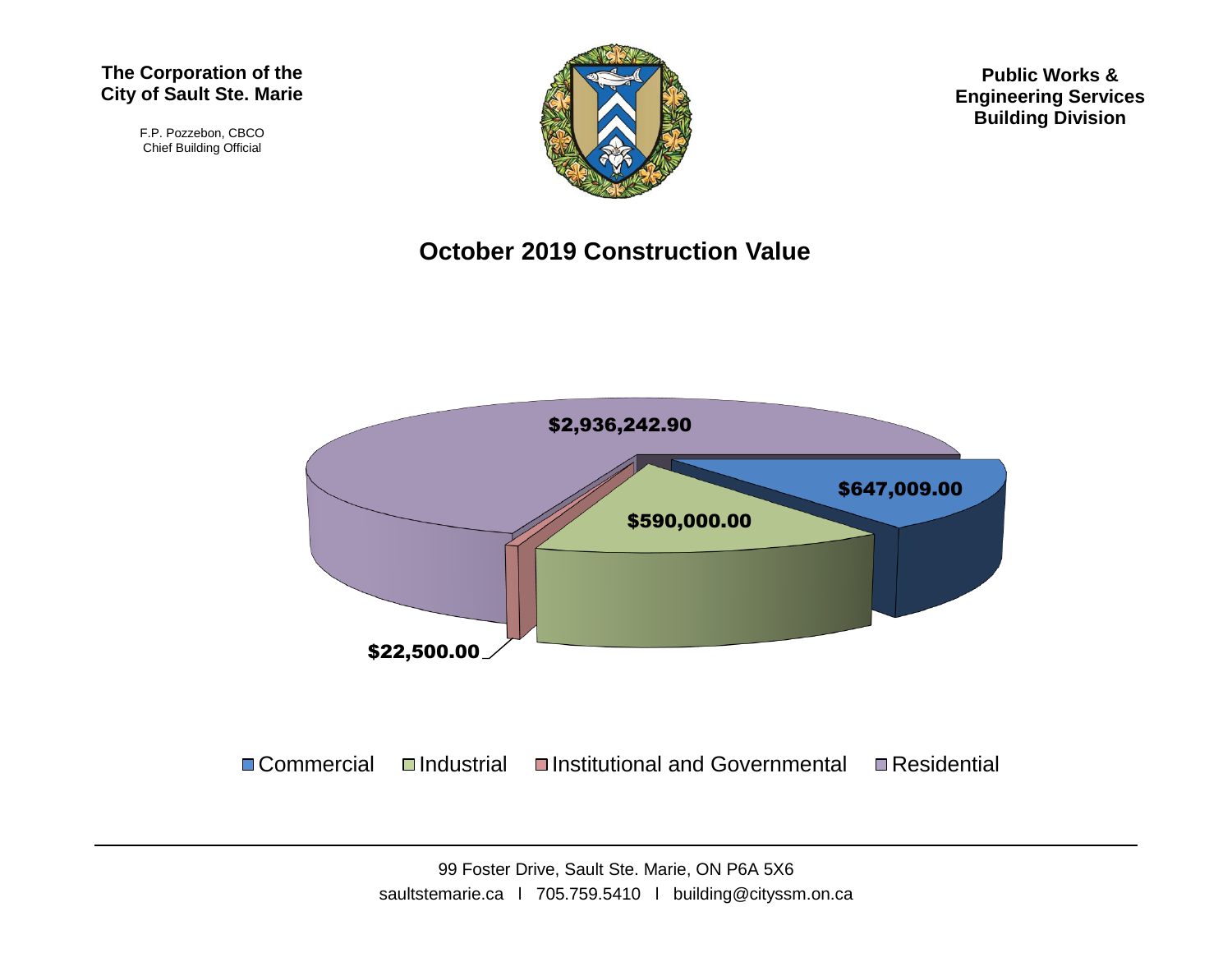**Total:**

**<sup>0</sup>**



**Public Works and Engineering Services Building Division**

> **Tel: (705) 759-5410Fax: (705) 541-7165**

# **BUILDING PERMITS SUMMARY**

|                                                             |                                  |                          |                      |                                  | 2019/10/01 to 2019/10/31         |                      |                                  |                          |                      |
|-------------------------------------------------------------|----------------------------------|--------------------------|----------------------|----------------------------------|----------------------------------|----------------------|----------------------------------|--------------------------|----------------------|
|                                                             |                                  | <b>New Construction</b>  |                      |                                  | <b>Alterations and Additions</b> |                      | <b>Total</b>                     |                          |                      |
| <b>Building Type</b>                                        | <b>Num</b><br>of<br><b>Units</b> | Num of<br><b>Permits</b> | <b>Value of Work</b> | <b>Num</b><br>of<br><b>Units</b> | Num of<br><b>Permits</b>         | <b>Value of Work</b> | <b>Num</b><br>of<br><b>Units</b> | Num of<br><b>Permits</b> | <b>Value of Work</b> |
| <b>Commercial</b>                                           |                                  |                          |                      |                                  |                                  |                      |                                  |                          |                      |
| Motel, cabin                                                | 0                                | 0                        | \$0.00               | $\pmb{0}$                        |                                  | \$7,885.00           | 0                                | $\mathbf{1}$             | \$7,885.00           |
| Motor vehicle show<br>room (new and used)                   | 0                                | $\mathbf 0$              | \$0.00               | $\mathbf 0$                      |                                  | \$200,000.00         | $\mathbf{0}$                     | $\mathbf{1}$             | \$200,000.00         |
| Office building                                             | 0                                | $\pmb{0}$                | \$0.00               | $\pmb{0}$                        | 3                                | \$51,300.00          | $\mathbf 0$                      | 3                        | \$51,300.00          |
| Retail and wholesale<br>outlets                             | 0                                | $\mathbf 0$              | \$0.00               | $\pmb{0}$                        | 4                                | \$355,200.00         | $\mathbf{0}$                     | 4                        | \$355,200.00         |
| Retail complex                                              | 0                                | 0                        | \$0.00               | $\pmb{0}$                        |                                  | \$32,124.00          | 0                                | 1                        | \$32,124.00          |
| Service station, repair<br>garage and specialty<br>shop     | 0                                | 0                        | \$0.00               | $\mathbf 0$                      |                                  | \$500.00             | $\mathbf{0}$                     | $\mathbf{1}$             | \$500.00             |
| Total:                                                      | 0                                | 0                        | \$0.00               | $\mathbf 0$                      | 11                               | \$647,009.00         | 0                                | 11                       | \$647,009.00         |
| <b>Industrial</b>                                           |                                  |                          |                      |                                  |                                  |                      |                                  |                          |                      |
| Maintenance building                                        | 0                                | 0                        | \$0.00               | $\pmb{0}$                        |                                  | \$315,000.00         | $\mathbf 0$                      | 1                        | \$315,000.00         |
| Plant for<br>manufacturing,<br>processing and<br>assembling | 0                                | $\mathbf{1}$             | \$250,000.00         | $\Omega$                         | $\Omega$                         | \$0.00               | $\Omega$                         | $\mathbf{1}$             | \$250,000.00         |
| Storage building                                            | $\mathbf 0$                      | $\pmb{0}$                | \$0.00               | $\pmb{0}$                        | $\mathbf 1$                      | \$25,000.00          | $\mathbf 0$                      | $\mathbf{1}$             | \$25,000.00          |
| Total:                                                      | $\mathbf 0$                      | 1                        | \$250,000.00         | $\pmb{0}$                        | $\overline{\mathbf{2}}$          | \$340,000.00         | 0                                | $\mathbf{3}$             | \$590,000.00         |
| <b>Institutional and Governmental</b>                       |                                  |                          |                      |                                  |                                  |                      |                                  |                          |                      |
| Elementary school,<br>kindergarten                          | 0                                | $\pmb{0}$                | \$0.00               | $\pmb{0}$                        | 1                                | \$17,500.00          | $\pmb{0}$                        | $\mathbf{1}$             | \$17,500.00          |
| Government legislative<br>and administration<br>building    | $\mathbf 0$                      | $\mathbf 0$              | \$0.00               | $\mathbf 0$                      |                                  | \$5,000.00           | $\mathbf 0$                      | $\mathbf{1}$             | \$5,000.00           |

**<sup>0</sup> \$0.00 <sup>0</sup> <sup>2</sup> \$22,500.00 <sup>0</sup> <sup>2</sup> \$22,500.00**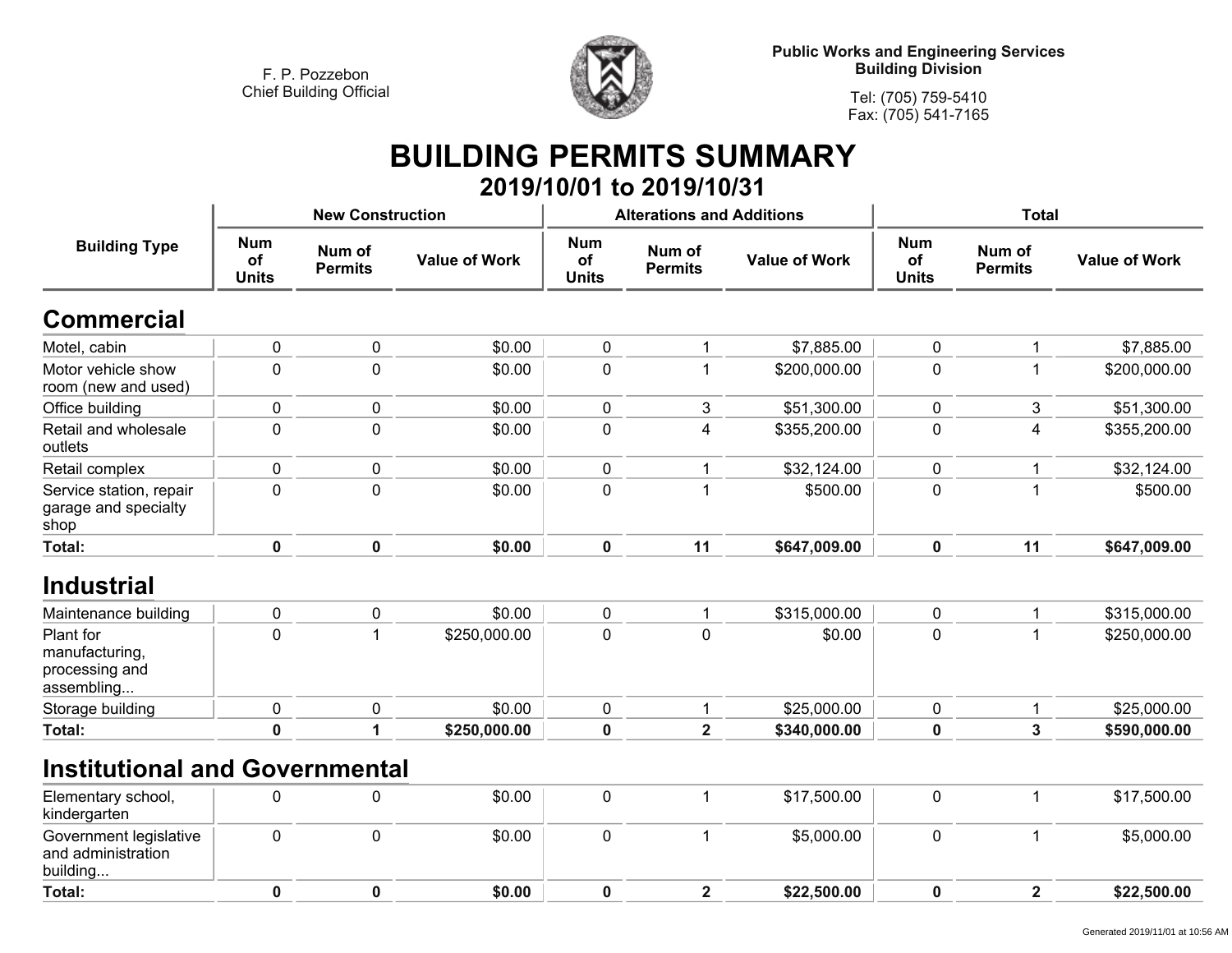### **Residential**

| <b>Grand Total:</b>                                      |  | \$2,050,000.00 | 130 | \$2,145,751.90 | 136 | \$4,195,751.90 |
|----------------------------------------------------------|--|----------------|-----|----------------|-----|----------------|
| Total:                                                   |  | \$1,800,000.00 | 115 | \$1,136,242.90 | 120 | \$2,936,242.90 |
| Single House                                             |  | \$1,800,000.00 | 109 | \$1,121,342.90 | 114 | \$2,921,342.90 |
| Semi-Detached or<br>Double (side by side),<br>single-att |  | \$0.00         |     | \$7,200.00     |     | \$7,200.00     |
| Apartment                                                |  | \$0.00         |     | \$7,700.00     |     | \$7,700.00     |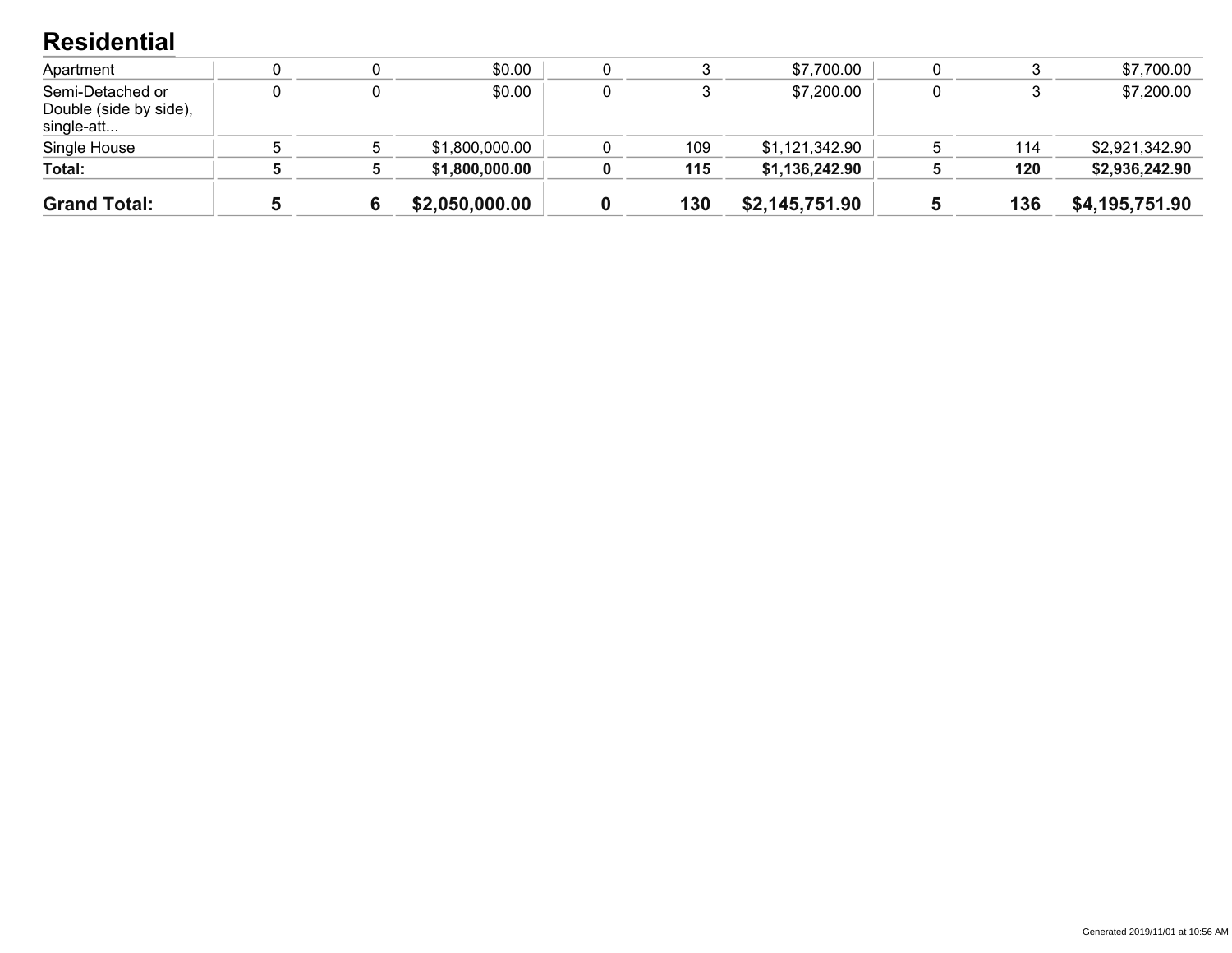

**Public Works and Engineering Services Building Division**

**Tel: (705) 759-5410Fax: (705) 541-7165**

# **DEMOLITION PERMITS SUMMARY 2019/10/01 to 2019/10/31**

| <b>Building</b><br><b>Type</b> |                        | <b>New Construction</b>  |                         |                        | <b>Alterations and Additions</b> |                      | Total                  |                          |                      |
|--------------------------------|------------------------|--------------------------|-------------------------|------------------------|----------------------------------|----------------------|------------------------|--------------------------|----------------------|
|                                | Num of<br><b>Units</b> | Num of<br><b>Permits</b> | Value of<br><b>Work</b> | Num of<br><b>Units</b> | Num of<br><b>Permits</b>         | <b>Value of Work</b> | Num of<br><b>Units</b> | Num of<br><b>Permits</b> | <b>Value of Work</b> |
| <b>Residential</b>             |                        |                          |                         |                        |                                  |                      |                        |                          |                      |
| Single House                   |                        |                          | \$0.00                  |                        | 8                                | \$42,157.00          |                        | 8                        | \$42,157.00          |
| Total:                         |                        | O                        | \$0.00                  |                        |                                  | \$42,157.00          | 0                      | 8                        | \$42,157.00          |
| Grand<br>Total:                |                        | 0                        | \$0.00                  | 0                      | 8                                | \$42,157.00          |                        | 8                        | \$42,157.00          |